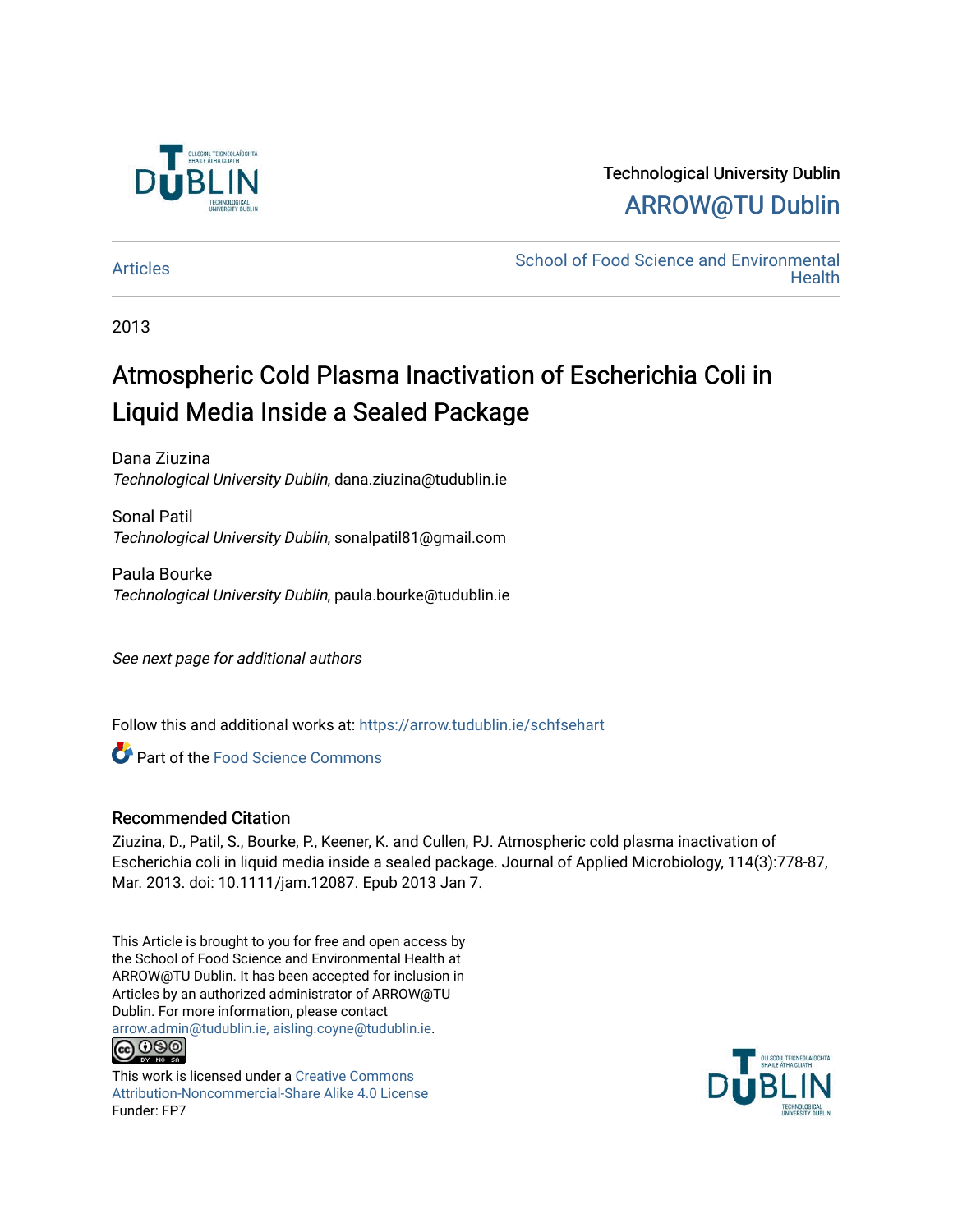## Authors

Dana Ziuzina, Sonal Patil, Paula Bourke, Kevin Keener, and Patrick Cullen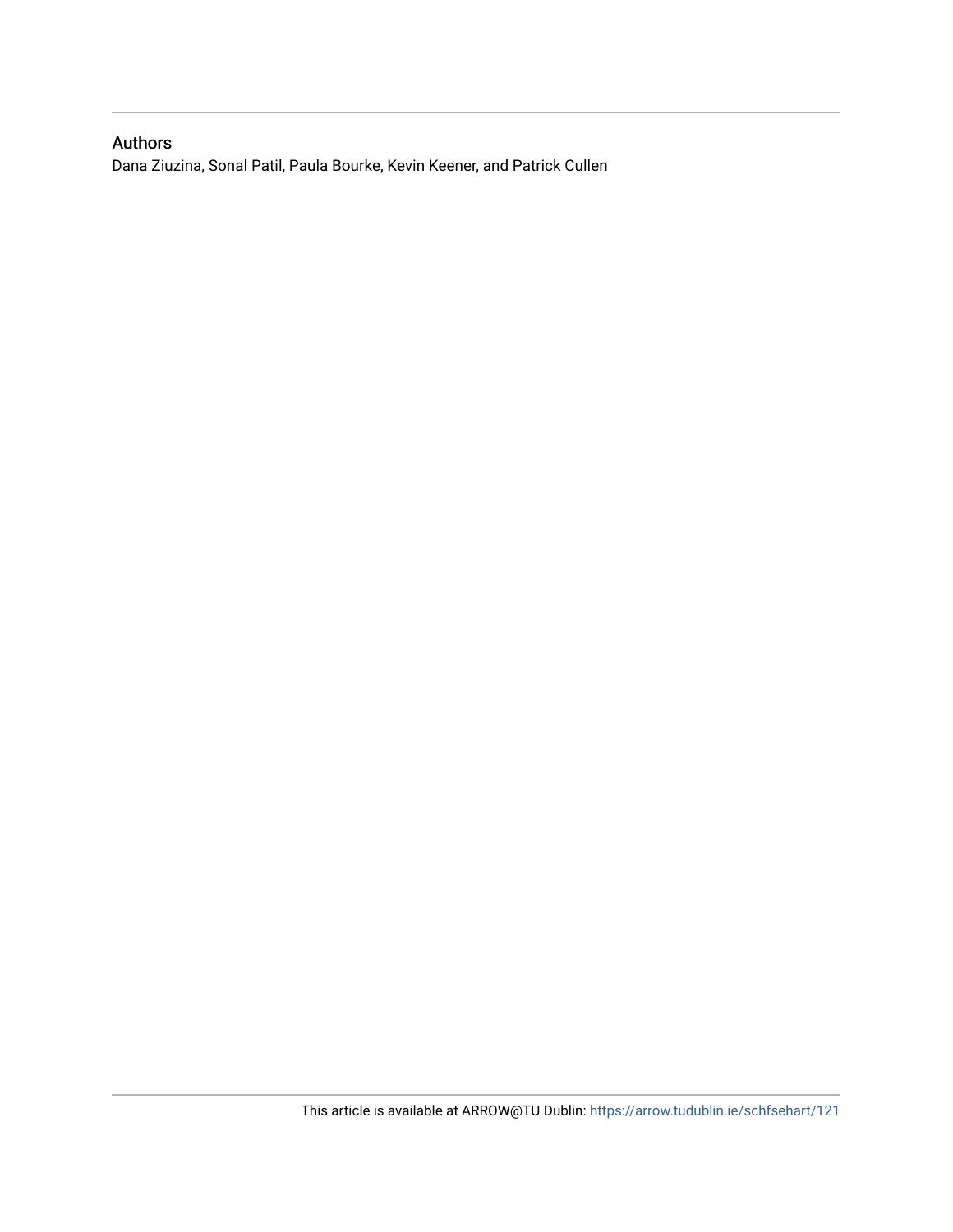

#### ORIGINAL ARTICLE

# Atmospheric cold plasma inactivation of Escherichia coli in liquid media inside a sealed package

D. Ziuzina<sup>1</sup>, S. Patil<sup>1</sup>, P.J. Cullen<sup>1</sup>, K.M. Keener<sup>2</sup> and P. Bourke<sup>1</sup>

1 School of Food Science and Environmental Health, Dublin Institute of Technology, Dublin, Ireland

2 Purdue University, Nelson Hall of Food Science, West Lafayette, IN, USA

#### Keywords

atmospheric cold plasma, dielectric barrier discharge, Escherichia coli, inactivation efficacy, ozone, scanning electron microscopy.

#### Correspondence

Paula Bourke, School of Food Science and Environmental Health, Dublin Institute of Technology, CathalBrugha Street, Dublin 1, Ireland. E-mail: paula.bourke@dit.ie

2013/1388: received 2 August 2012, revised 31 October 2012 and accepted 20 November 2012

doi:10.1111/jam.12087

#### Abstract

Aims: The main objective of this study was to determine the inactivation efficacy of dielectric barrier discharge atmospheric cold plasma (DBD-ACP) generated inside a sealed package for Escherichia coli ATCC 25922.

Methods and Results: A plasma discharge was generated between two circular aluminium electrodes at 40 kV. E. coli suspensions  $(10^7 \text{ CFU ml}^{-1})$  in either maximum recovery diluent (MRD) or phosphate buffered saline (PBS) were treated in a 96-well microtitre plate inside a sealed package. The effects of treatment time, post-treatment storage time, either direct or indirect samples exposure to the plasma discharge and suspension media were studied. Regardless of the media tested, 20 s of direct and 45 s of indirect plasma treatment resulted in complete bacterial inactivation (7 log CFU  $\text{ml}^{-1}$ ). At the lower plasma treatment times (10–30 s) investigated, the effects of suspension media and mode of exposure on the inactivation efficacy were evident. The inactivation efficacy was also influenced by the post-treatment storage time.

Conclusions: It was demonstrated that the novel DBD-ACP can inactivate high concentrations of E. coli suspended in liquids within sealed packages in seconds.

Significance and impact of the Study: A key advantage of this in-package nonthermal novel disinfection approach is the elimination of post-processing contamination.

#### Introduction

In recent years, atmospheric cold plasma (ACP) achieved increased attention among advanced nonthermal technologies as an alternative approach for the elimination of spoilage microorganisms and pathogens from contaminated objects, including fresh and processed food surfaces, and medical devices. It has numerous advantages over more conventional methods such as low process operational costs, short treatment time at low temperatures, nontoxic nature, significant reduction of water consumption throughout disinfection processes, and its application for a wide variety of goods (Song et al. 2009; Chiang et al. 2010;

Korachi et al. 2010). To date, atmospheric pressure plasma, through utilizing various systems for its generation, has been used for surface modification, water disinfection, and biomedical applications (Conrads and Schmidt 2000; Tendero et al. 2006; Moreau et al. 2008; Bárdos and Barankova 2010; Oehmigen et al. 2010). Dielectric barrier discharge (DBD) is one of the most convenient ways for plasma generation, and it provides an option for a broad range of applications and fundamental studies, through its flexibility of configuration with respect to electrode geometrical shape, the type of dielectric material employed, and the comparatively straightforward approach to scale-up to larger industrial installations (Kogelschatz 2000). The presence of oxygen in air leads to the formation of reactive oxygen species (ROS). ROS tend to react with each other as well as of oxygen molecules resulting in the formation of hydrogen peroxide, hydroxyl radical, superoxide, singlet oxygen, atomic oxygen and ozone (Schwabedissen et al. 2007; Klockow and Keener 2009; Oehmigen et al. 2010; Arjunan and Clyne 2011). The presence of nitrogen in air leads to generation of reactive nitrogen species (RNS) by plasma in gaseous/aqueous phase which are present in the form of peroxynitrite, nitric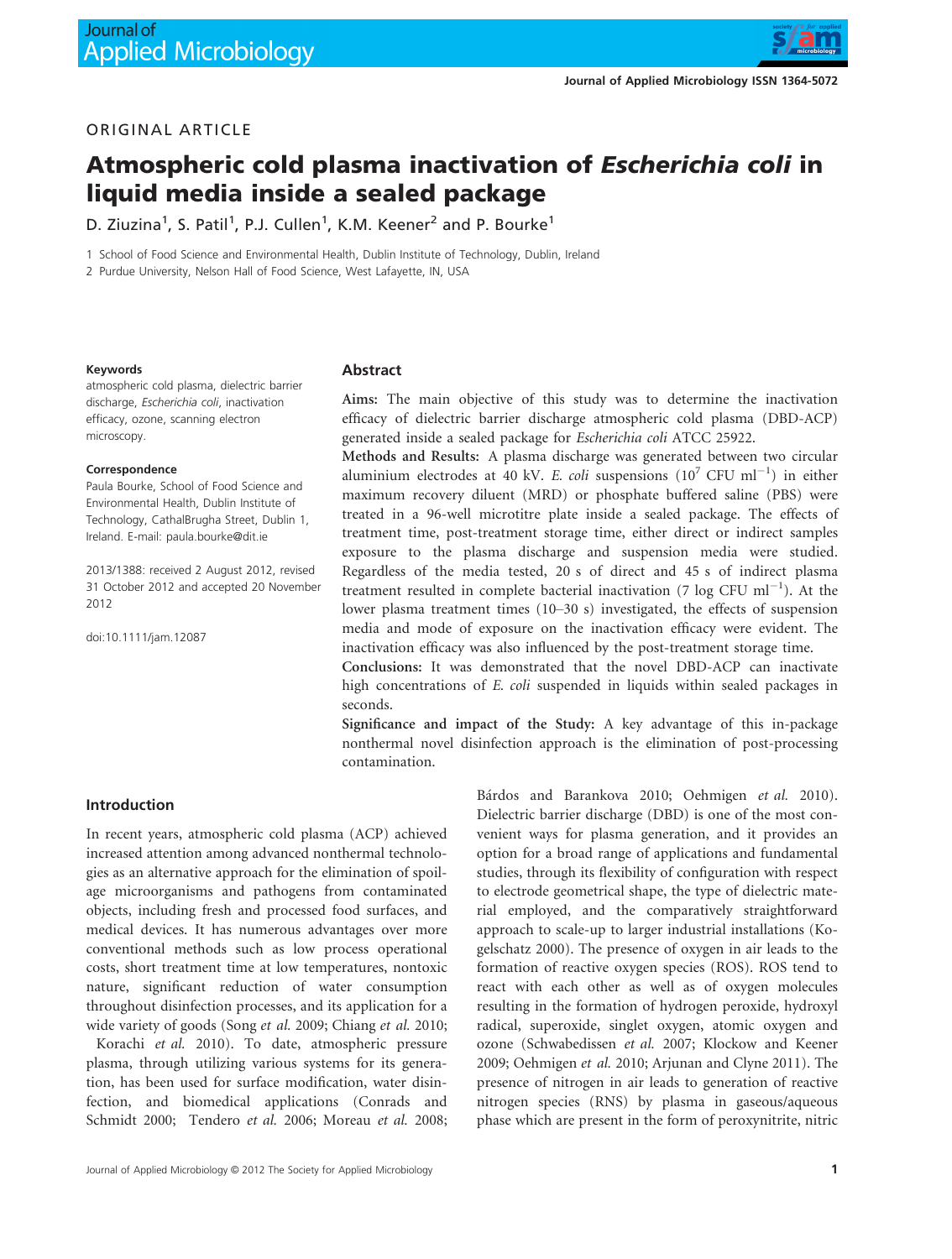oxide and nitrite (Laroussi and Leipold 2004; Burlica et al. 2006; Tang et al. 2008; Arjunan and Clyne 2011; Du et al. 2012). These chemical reactive species, in turn, have the ability to inactivate microorganisms. The generation of these species depends on the critical control parameters such as gas pressure and composition, temperature, moisture and plasma excitation properties (Ehlbeck et al. 2011; Misra et al. 2011).

Mechanisms of bacterial inactivation by ACP are proposed in the literature (Gallagher et al. 2007; Cooper et al. 2010; Korachi et al. 2010; Fernandez and Thompson 2012; Frohling et al. 2012), but to date they are not entirely understood. However, the mechanism of microbial inactivation by molecular ozone and free radicals produced by its breakdown have been well studied, with the main modes of action at the bacterial cell wall and membrane disintegration causing surface lesions (Green et al. 2012). Plasma-generated free radicals can also be adsorbed on the surface of bacteria forming volatile compounds such as  $CO<sub>2</sub>$  which are then eliminated from the cells. Free radicals diffusing through the cell membrane may damage proteins and nucleic acids (Fernandez and Thompson 2012; Green et al. 2012).

The bactericidal effect of ACP has been investigated by many researchers. Several experimental parameters were demonstrated to be involved in the bactericidal efficiency of plasma such as the gap between the electrodes (Yun et al. 2010; Miao and Yun 2011), gas composition (Lee et al. 2011; Kim et al. 2011; Du et al. 2012), supply voltage (Yun et al. 2010), treatment time (Miao and Yun 2011), type of bacteria and initial bacterial population (Montie et al. 2000; Yu et al. 2006; Fernandez et al. 2012). However, to date, few studies have reported the efficacy of plasma treatment for microbiological control inside a sealed package (Schwabedissen et al. 2007; Eto et al. 2008; Klockow and Keener 2009; Chiper et al. 2011; Leipold et al. 2011; Rod et al. 2012). Moreover, by comparison with previous studies, the current study employs higher voltage and a large gap between electrodes in the system set-up. The aim of the present study was to investigate the in-package inactivation efficacy of direct and indirect dielectric barrier discharge atmospheric cold plasma (DBD-ACP) on Escherichia coli suspended in different media. Other parameters assessed in this study were post-treatment storage time and the rate of bacterial inactivation as a function of treatment time.

#### Materials and methods

#### DBD-ACP system set-up

The DBD-ACP device (Fig. 1) is a novel prototype atmospheric low temperature plasma generator. The system consists of a variable high voltage transformer with an input voltage of 230 V at 50 Hz and a maximum high voltage output of 60 kV at 50 Hz. The two 15-cm-diameter aluminium disc electrodes were separated by a polypropylene container which served both as a sample holder and as a dielectric barrier with wall thickness of 12 mm. The distance between the two electrodes was 22 mm, equal to the height of the container. Voltage was monitored using an InfiniVision 2000 X-Series Oscilloscope (Agilent Technologies Inc., Santa Clara, CA, USA). All experiments were performed at 40 kV peak to peak at ambient air and atmospheric pressure conditions.

#### Preparation of bacterial cell suspensions

Escherichia coli ATCC 25922 (generic strain) was obtained from the microbiology stock culture of the School of Food Science and Environmental Health of the Dublin Institute of Technology. Stock cultures of E. coli were maintained using protective beads (Technical Services Consultants Ltd, Lancashire, UK) at  $-70^{\circ}$ C. One protective bead was used to inoculate tryptic soy agar (TSA; ScharlauChemie, Barcelona, Spain) plate and incubated at 37°C overnight. An isolated colony of E. coli ATCC 25922 was inoculated into 10-ml tubes containing tryptic



Figure 1 Dielectric barrier discharge atmospheric cold plasma generator set-up.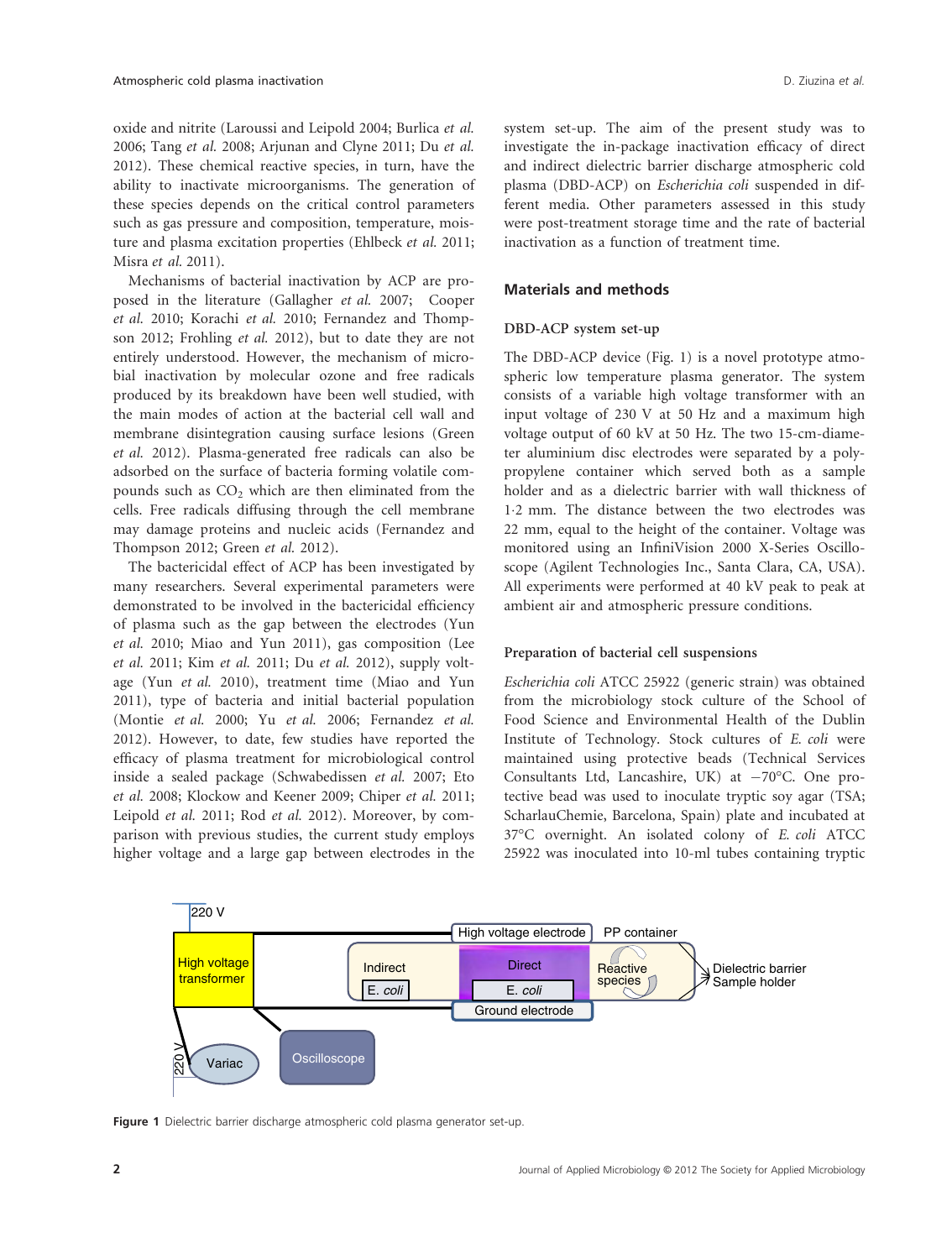soy broth (TSB; ScharlauChemie) and incubated overnight at 37°C. The overnight culture (18 h) was harvested by centrifugation at 8720  $g$  for 10 min. The cell pellet was washed thrice with sterile phosphate buffered saline (PBS; Oxoid Ltd, UK) and finally resuspended in either 10 ml of PBS or maximum recovery diluent (MRD). The bacterial density was determined by measuring absorbance at 550 nm using the McFarland standard (BioMerieux, Marcy-l'Etoile, France) to allow a working inoculum corresponding to  $1.0 \times 10^8$  CFU ml<sup>-1</sup> to be prepared. For plasma treatment, cells were adjusted to a density of  $1.0 \times 10^7$  CFU ml<sup>-1</sup> in PBS and MRD.

#### Experimental design

A working concentration (100 µl) of  $1 \times 10^7$  CFU ml<sup>-1</sup> E. coli ATCC 25922 in either MRD or PBS was dispensed into the wells of a microtitre plate. A row of either MRD or PBS without inoculum was used as controls, respectively. Microtitre plate with samples was placed in the centre of the rigid polypropylene plastic container directly between the electrodes within the plasma discharge for direct plasma treatment. For indirect plasma treatment, a separate container was used and microtitre plate was placed so as to achieve treatment outside the plasma discharge (Fig. 1). The distance between the sample and top electrode for direct treatment was 10 mm. For indirect treatment, the distance between the samples and centre of the electrodes varied from 120 to 160 mm owing to sample distribution in the microtitre plate. Each container was sealed with the high barrier polypropylene bag (B2630; Cryovac Sealed Air Ltd, Dunkan, SC, USA). Air was used as the working gas for the generation of plasma. Bacterial samples were then treated with plasma for 10, 20, 30, 45, 60 and 300 s at 40 kV peak-to-peak voltage. To assess the retention effect of plasma generated reactive species over time, samples were stored at room temperature for 0, 15, 30 and 60 min following 300 s of plasma treatment or 1 and 24 h after 60 s of treatment. Samples treated with shorter treatment intervals (10, 20, 30 and 45 s) were stored at room temperature for 24 h.

#### Microbiological analysis

The effect of the plasma treatment on the microbial load was determined in terms of reduction in viable counts. Plasma treated samples (of either PBS or MRD) were pooled together from the wells into sterile eppendorf tubes, serially diluted in MRD, and 0.1-ml aliquots of appropriate dilutions were surface plated on TSA. The plates were incubated at 37°C for 24 h. To detect a further possible increase in the formation of visible colonies,

the plates were further incubated for 2–3 days. Results were presented as surviving bacterial population in  $\log_{10}$  CFU ml<sup>-1</sup> units. All experiments were carried out in duplicate and replicated at least twice.

#### Ozone, temperature and samples pH measurements

Ozone concentration inside the sealed package was measured using Gastec ozone detector tubes (Gastec Corporation, Kanagawa, Japan). Measurements were taken immediately after plasma treatment and after 24 h of post-treatment storage.

Thermal imaging was used to determine the temperature variations of the electrodes surface and the analysed samples. The temperature was measured before and after the 300 s of direct plasma treatment.

The pH of a series of uninoculated sample wells was monitored using a glass electrode pH-meter (420A; Orion Research Inc., Boston, MA, USA) prior to and after plasma treatment. Samples were pooled for analysis. To determine any effect of reduced pH on the microbial inactivation, experiments were conducted by inoculating E. coli ( $10^7$  CFU ml<sup>-1</sup>) in MRD with pH level (adjusted with  $0.1$  mol  $1^{-1}$  HCl) of 3.5, 4.5 and 5.5. Inoculated MRD samples were incubated at room temperature for 0, 6 and 24 h. Bacterial population incubated in MRD with  $pH \sim 7.0$  was used as a control. Samples were serially diluted in MRD, and E. coli population densities were determined by surface-spreading on TSA.

#### Scanning electron microscopy

Bacterial samples treated in MRD with plasma for 30 s were assessed for cellular damage using scanning electron microscopy (SEM). Bacterial cells were prepared as described by Thanomsub et al. (2002) with minor modifications. Briefly, the samples were concentrated by centrifugation at 8720  $g$  for 10 min. The cells were fixed in ice-cold 2.5% glutaraldehyde in 0.05 mol  $l^{-1}$  sodium cacodylate buffer (pH 74) (SCB) for 2 h. The cells were washed with the same buffer three times and fixed in 1% osmium tetroxide for 2 h at 4°C. After 2 h of fixation, bacterial cells were washed with SCB followed by three washes with distilled water. The samples were dehydrated using increasing concentrations of ethanol (50, 70, 80, 90, 95 and 99.5%) and freeze-dried (Labconco, FreeZone 6; Mason Technology, Dublin, Ireland). To prevent surface charging by the electron beam, the samples were sputtercoated with gold particles using Emitech K575X Sputter Coating Unit resulting in a coating of 10 nm after 30 s. The samples were examined visually using a FEI Quanta 3D FEG Dual Beam SEM (FEI Ltd, Hillsboro, OR, USA) at 5 kV.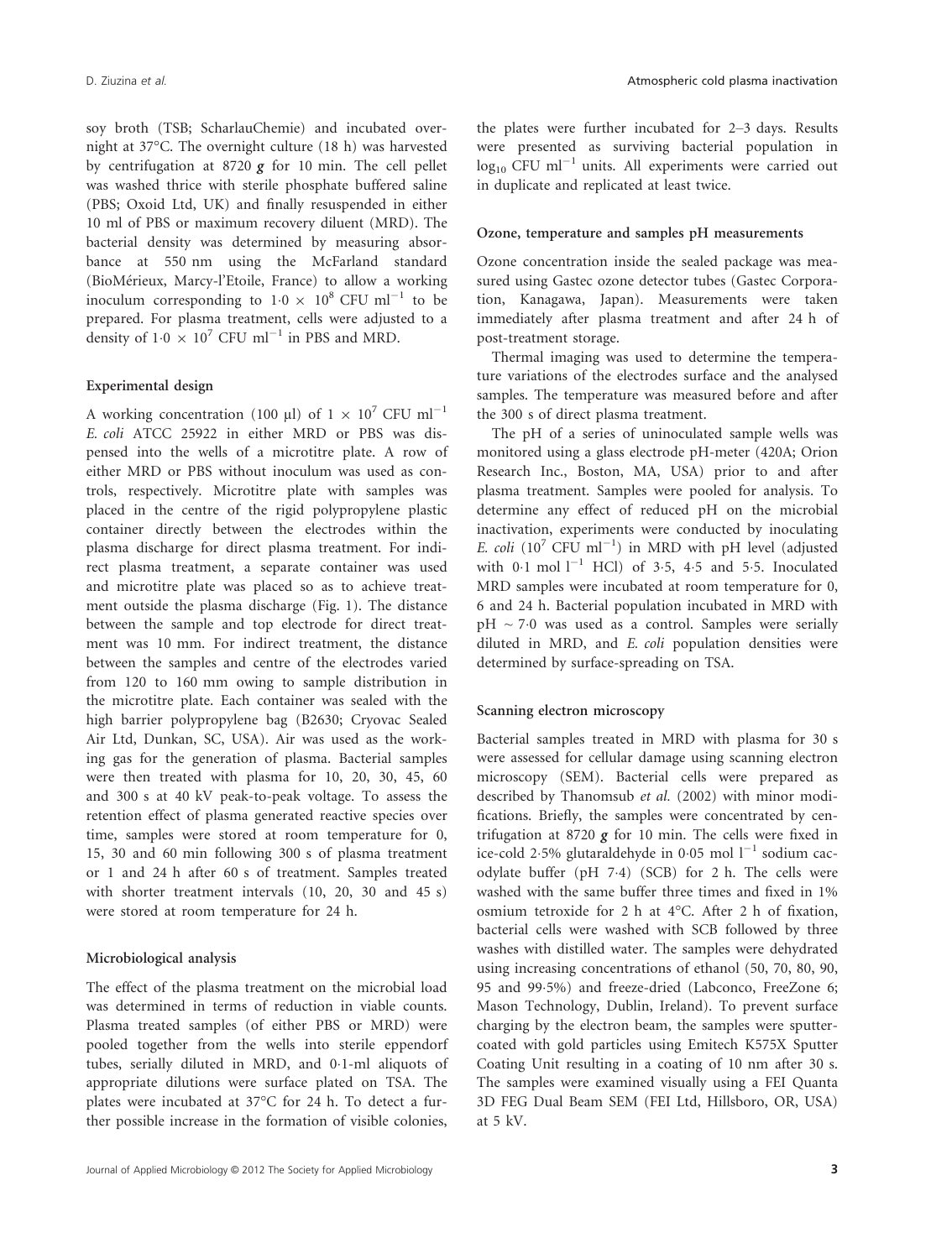#### Optical emission spectroscopy

Optical emission spectroscopy (OES) of the discharge within empty packages was acquired with a Stellarnet EPP 2000C-25 spectrometer with an optical fibre input. The fibre optic from the OE spectrometer was placed behind a quartz window incorporated into the centre of the side wall of the polypropylene container. The fibre had a numerical aperture of 0.22 and was optimized for use in the ultraviolet and visible portion of the spectrum with a wavelength range of 190–850 nm.

#### Statistical analysis

Statistical analysis was performed using SPSS 19.0 (SPSS Inc., Chicago, IL, USA). Data from microbiological evaluations, ozone concentration and pH analysis were subjected to analysis of variance (ANOVA). Means were compared using Fisher's least significant difference – LSD  $-$  at the 0.05 level.

#### **Results**

#### Effect of treatment time and post-treatment storage time on DBD-ACP inactivation efficiency

Survival curves of E. coli ATCC 25922 in MRD and PBS treated with plasma for 300 s followed by post-treatment storage for different time intervals are shown in Fig. 2. Direct plasma treatment of bacterial cells in MRD resulted in complete inactivation, irrespective of posttreatment storage time of 0–60 min (Fig. 2a). However, when the treatment was applied in PBS, direct exposure significantly reduced the population by 2 log cycles with no post-treatment storage time ( $P \leq 0.05$ ) and caused complete inactivation within post-treatment storage time of 15–60 min (Fig. 2a). Indirect plasma treatment of bacterial cells in MRD and PBS with no post-treatment storage (0 h) resulted in a reduction by 1 and 2 log cycles, respectively (Fig. 2b). Observations for indirect exposure after extending the post-treatment storage time to 15 min were similar to that of direct plasma exposure and posttreatment storage time of 0 min in MRD and PBS. Further increases in post-treatment storage time resulted in complete bacterial inactivation in both media. Thus, plasma inactivation efficiency was found to be dependent on the post-treatment storage time, which allowed for diffusion and action of the residual reactive species in liquids, regardless of the type of media used.

The effect of reducing treatment time to 60 s on DBD-ACP inactivation efficiency using two different post-treatment storage time intervals (1 and 24 h) is shown in Fig. 3. The influence of storage time on plasma efficiency



Figure 2 Effect of post-treatment (300 s) storage time on inactivation efficiency of Escherichia coli ATCC 25922. (a) Direct plasma exposure: (Δ) control; (0) maximum recovery diluent (MRD); (□) phosphate buffered saline (PBS). (b) Indirect plasma exposure: (Δ) control; (◇) MRD; (□) PBS.

at shorter treatment duration of 60 s was clearly observed (Fig. 3a,b). Escherichia coli populations decreased by 5.2 and 65 log cycles in MRD and PBS, respectively, after 60 s of direct plasma treatment with 1 h of post-treatment storage. The media effect was evident in the case of indirect plasma treatment, where the bacterial population was reduced only by 1 log cycle in MRD and 6 log cycles in PBS with post-treatment storage for 1 h. Extending the post-treatment storage time to 24 h nullified any media effect, with complete inactivation recorded in both media, irrespective of the mode of plasma exposure (Fig. 3a,b). Considering these results, the effect of further reduced treatment time (<60 s) on plasma inactivation efficacy was assessed using only 24 h of post-treatment storage time.

Reduction in direct plasma treatment time to 20 s yielded complete inactivation in MRD. However, with indirect plasma treatment, a gradual reduction of E. coli population was observed in MRD with respect to the treatment time. A significant difference in bacterial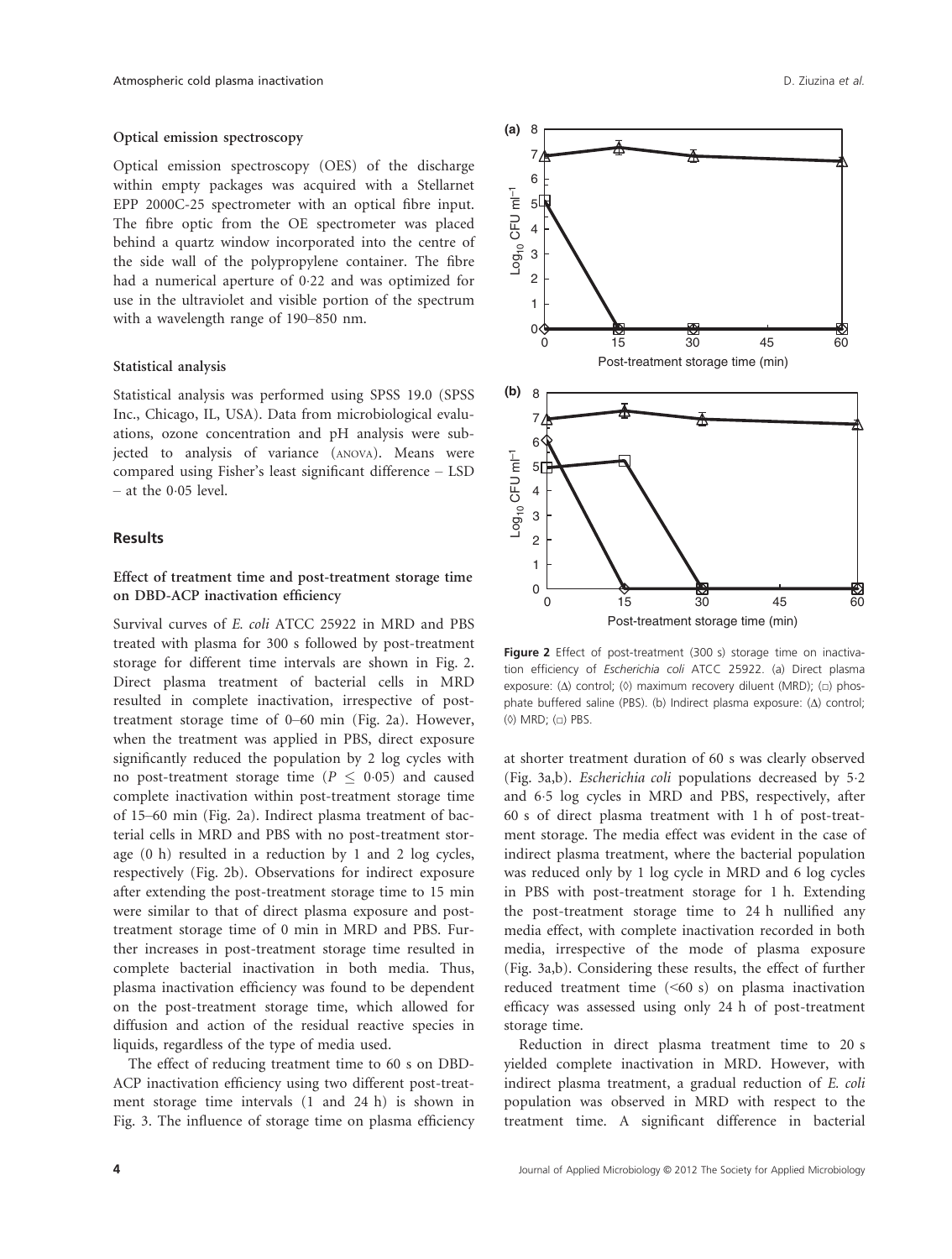

Figure 3 Effect of plasma treatment (60 s) and storage time (1 and 24 h) on inactivation efficiency of Escherichia coli ATCC 25922. (a) Direct plasma exposure: (Δ) control; (◊) maximum recovery diluent (MRD); (□) phosphate buffered saline (PBS). (b) Indirect plasma exposure: (Δ) control; (0) MRD; ( $\Box$ ) PBS.

reduction following indirect plasma treatment of 20 s to 45 s was noted ( $P \leq 0.05$ ). Complete inactivation in PBS was recorded, irrespective of the mode of exposure or treatment time (Fig. 4a,b).

#### Effect of ozone concentration, temperature and samples pH

#### Ozone

The concentration of ozone was related to the plasma treatment time studied (Table 1). Thus, immediately after 300 s of direct plasma treatment, an ozone concentration of approximately 4000 ppm was found, with 530 ppm detected when 10 s of plasma treatment was applied  $(P \leq 0.05)$ . However, in this study, no significant difference was observed between ozone concentrations generated after 300 or 60 s of either direct or indirect plasma treatment.

#### Temperature

The change in the temperature of the electrodes and the bacterial samples were measured using thermal imaging



Figure 4 Effect of plasma treatment time (s) on inactivation efficiency of Escherichia coli ATCC 25922 (post-treatment storage time 24 h). (a) Direct plasma exposure: (■) phosphate buffered saline (PBS); (∕) maximum recovery diluent (MRD). (b) Indirect plasma exposure: (■) PBS; (∕) MRD.

Table 1 Effect of atmospheric cold plasma (ACP) treatment times on maximum recovery diluent (MRD) pH

| ACP treatment time (s) | MRD pH           |                  |
|------------------------|------------------|------------------|
|                        | Direct ACP       | Indirect ACP     |
| 10                     | 4.2 <sup>a</sup> | $4.5^{\circ}$    |
| 20                     | 3.8 <sup>b</sup> | 3.9 <sup>b</sup> |
| 30                     | 3.7 <sup>c</sup> | 3.9 <sup>b</sup> |
| 45                     | 3.4 <sup>d</sup> | 3.4 <sup>c</sup> |
| 60                     | 3.3 <sup>d</sup> | 3.4 <sup>c</sup> |
| 300                    | $2.4^e$          | 2.9 <sup>d</sup> |

Different letters in each column indicate a significant difference in pH.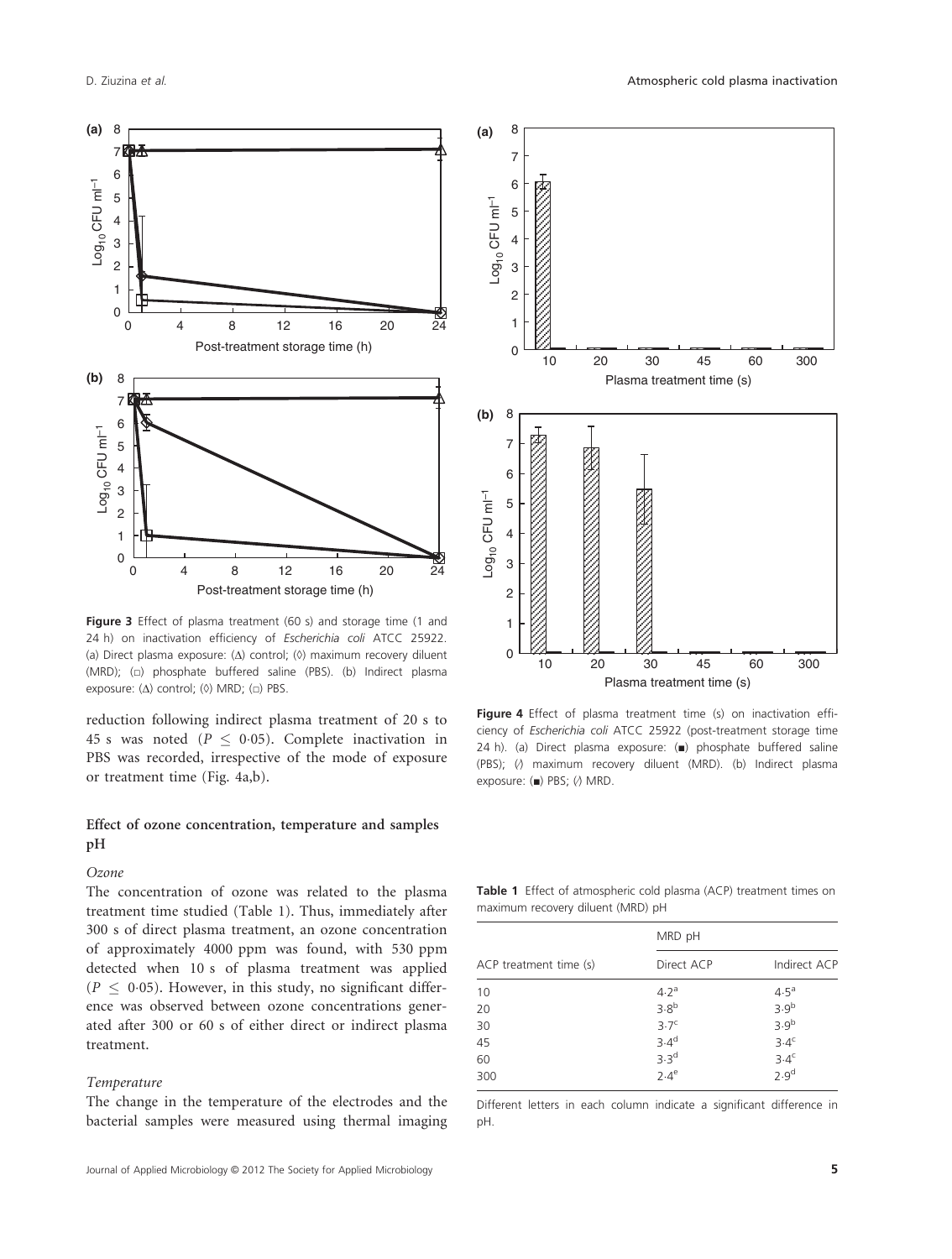camera (Hotfind LT, Dublin, Ireland). The maximum recorded temperature of the electrodes and the samples after extended plasma treatment to 15 min with 40 kV was 36 and 20°C, respectively.

#### Effect of pH

A considerable decrease in MRD pH was observed after plasma treatment with post-treatment storage of 24 h (Table 2). Direct and indirect plasma treatment of 60 s followed by 1 h of post-treatment storage reduced the MRD pH from 6.9 to 4.1 and 4.5, respectively. Direct plasma treatment time of 300 s followed by 1 h of posttreatment storage reduced the MRD pH to 3.5. In contrast, insignificant decreases in pH levels in PBS were observed after extended plasma treatment (data not shown). A separate set of experiments was conducted to investigate the effects of low pH, which indicated no significant effect of lower pH values on microbial inactivation.

#### Scanning electron microscopy

SEM images of DBD-ACP-treated and DBD-ACPuntreated E. coli cells are shown in Fig. 5. Smooth bacterial cells were observed in E. coli samples before plasma treatment (Fig. 5a). Following 30 s of either direct or indirect plasma treatment (Fig. 5b,c, respectively), the morphology of cells was changed compared to the untreated cells. Most of the E. coli cells exhibited surface roughness, indentations and small fractions of cells have either been deformed (arrows 1) or developed holes on their surface (arrows 2). Overall, DBD-ACP-treated cells appeared to be shrunken and dehydrated.

#### Optical emission spectroscopy

Emission spectrum of the filamentary discharge in air at 40 kV over the range of 180–900 nm is presented in

Table 2 Atmospheric cold plasma (ACP) treatment times and corresponding concentrations of ozone

| ACP treatment time (s) | Ozone concentration (ppm) |                    |
|------------------------|---------------------------|--------------------|
|                        | Direct ACP                | Indirect ACP       |
| 10                     | 530 <sup>a</sup>          | 1200 <sup>a</sup>  |
| 20                     | 1770 <sup>b</sup>         | 2800 <sup>b</sup>  |
| 30                     | 2200 <sup>b</sup>         | $2300^{ab}$        |
| 45                     | 1870 <sup>b</sup>         | 3200bc             |
| 60                     | 4070 <sup>c</sup>         | 4400 <sup>cd</sup> |
| 300                    | 4100 <sup>c</sup>         | 5200 <sup>d</sup>  |

Different letters in each column indicate a significant difference in ozone concentrations.



Figure 5 Scanning electron microscopy images of Escherichia coli ATCC 25922 treated with dielectric barrier discharge atmospheric cold plasma for 30 s and stored for 24 h: (a) untreated and after (b) direct plasma treatment and (c) indirect plasma treatment.

Fig. 6. Most of the distinct peaks obtained in the near UV region corresponded to strong emissions from  $N<sub>2</sub>$ and  $N_2^+$  excited species which was previously reported by Machala et al. (2007). However, the major peaks of active oxygen could not be identified on the light emission spectra, probably because active oxygen with a relatively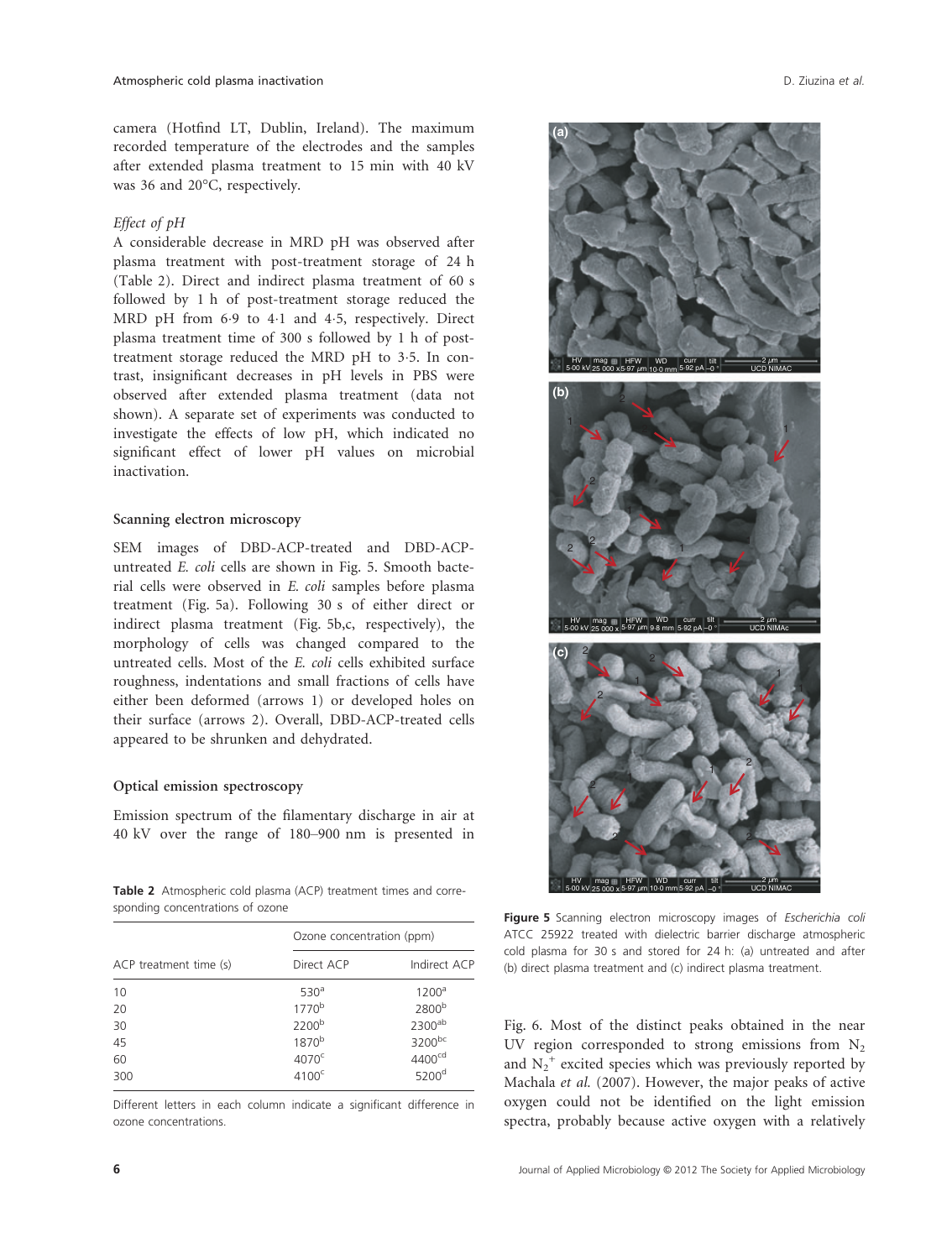

Figure 6 Emission spectrum of dielectric barrier discharge atmospheric cold plasma operating in air under atmospheric pressure.

long half-life tends to lose energy because of particle collisions, quenching its energy before detectable light emissions.

#### **Discussion**

DBD-ACP treatment was effective for the inactivation of E. coli in liquids. In some cases, the extrinsic parameters studied, such as treatment time, post-treatment storage time, position of the samples with respect to the plasma discharge and the liquid media used, had a significant influence on plasma inactivation efficacy. Generally, the use of direct plasma treatment was more effective for bacterial inactivation than indirect. The possible explanation for this effect could be that the samples were located directly between the electrodes under plasma discharge and were thus exposed to all generated reactive species, such as charged particles, positive and negative ions, electrons, free radicals, excited and nonexcited molecules and atoms, heat and UV photons. In contrast, when the samples were exposed to indirect plasma treatment, that is, at some distance from plasma discharge, the charged particles did not affect the sample directly during treatment. This could be attributed to the charged particles recombining before reaching the sample; therefore, only long-lived radicals had an effect on the biological sample (Laroussi 2009). However, indirect plasma treatment has also achieved effective bacterial inactivation levels. Rod et al. (2012), utilizing similar DBD plasma device and indirect treatment of ready to eat sliced meat, demonstrated 1.6 log bacterial reductions. Moreover, the use of indirect exposure of plasma discharge may prove beneficial for the adoption of this technology to the widest range of a possible uses in the food industry where a balance between maintaining quality characteristics of sensitive fruits and vegetables and microbial decontamination is required.

Consistent microbial inactivation was achieved with 300 and 60 s of treatment time with either direct or indirect plasma modes of exposure. However, interactive effects of post-treatment storage time and liquid media were noted.

Post-treatment storage time emerged as a critical treatment parameter for consistency of bacterial inactivation with this system. The interactions between plasma and bacteria suspended in liquids have been reported in a number of studies (Tang et al. 2008; Ikawa et al. 2010; Julak et al. 2012). This complex interaction is generally based on the diffusion of plasma-generated reactive species into the liquids (Oehmigen et al. 2010). Plasma generated from air is characterized by various chemically reactive species, with the main role given to ozone as the most long-living and most oxidative species (Klockow and Keener 2009). Gaseous ozone has high penetrability and after contact with liquids forms residual ozone and continues to effect microbial cells (Mukhopadhyay and Ramaswamy 2012). In this study, the diffusion of reactive species into liquids during post-treatment storage and the influence of this diffusion on DBD-ACP bactericidal efficacy were examined. Complete inactivation of bacterial cells during the prolonged post-treatment storage time (Fig. 2a,b) demonstrated that the storage of samples facilitated diffusion of the generated species into the liquids with accompanying antimicrobial action on the cells. The half-life of the species generated will govern whether that species will have sufficient time for diffusion to occur. Species with very short half-lives will not have sufficient time for diffusion; consequently, it is likely that the inactivation observed in this case is owing to the relatively long-lived species.

A reduced treatment time (60 s) in conjunction with 24 h of post-treatment storage time also showed an enhanced plasma inactivation effect (Fig. 3a,b), indicating the penetration of available reactive species into the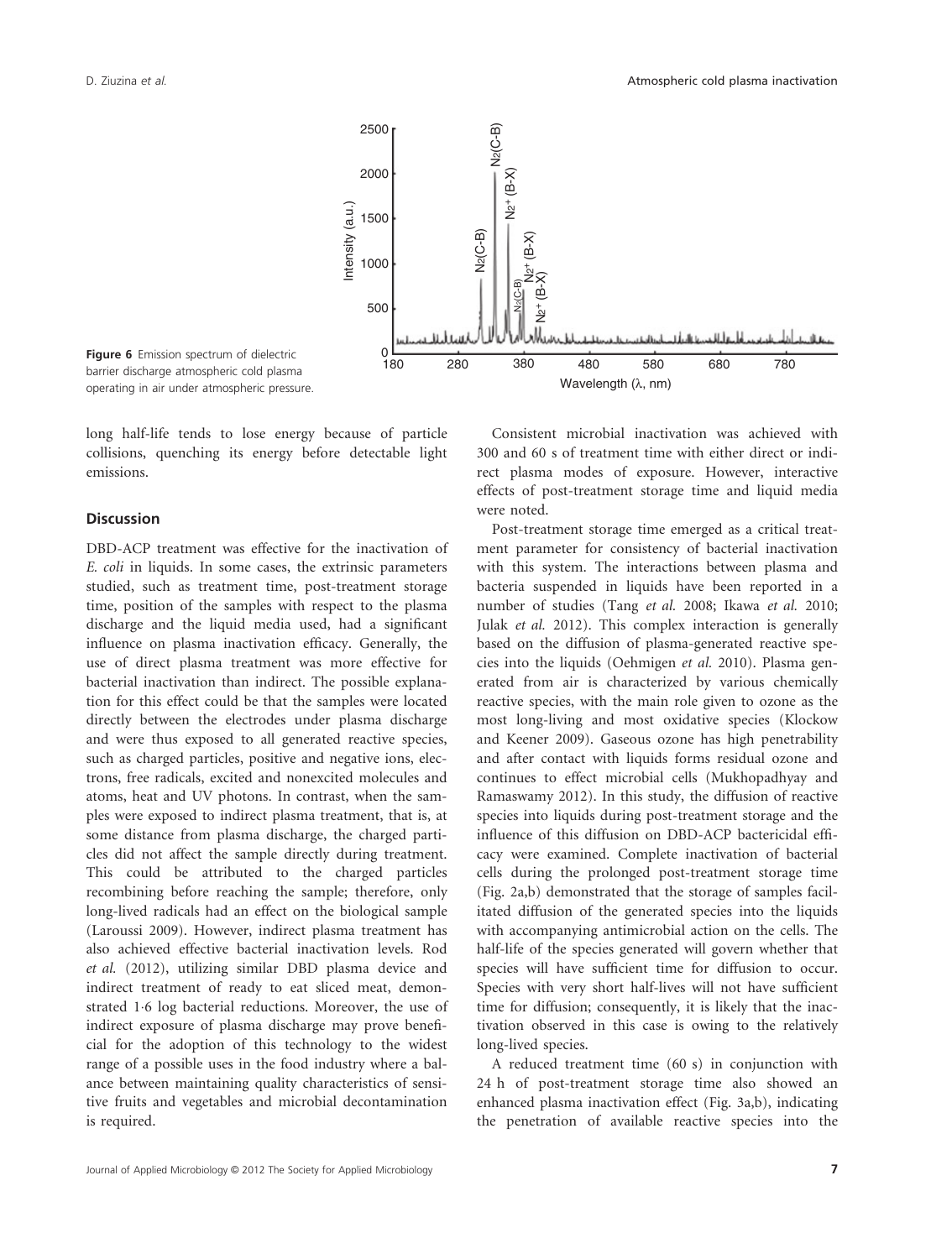samples and leading to complete bacterial inactivation. Although significant bacterial reductions were also achieved with 60 s of direct treatment time and 1 h of post-treatment storage, large variations in the results were noted. Possibly, the composition of the chemically reactive species generated and/or their concentrations within the container are not identical at each plasma application, which may be more apparent when short treatments are applied in conjunction with a short post-treatment storage time. The concentration of ozone was monitored at all stages of sampling in this study, and it was noted that the ozone concentrations after either direct or indirect plasma treatment for 300 and 60 s did not differ significantly. The reliability of inactivation efficacy achieved with 24-h post-treatment storage is a useful observation for practical application to products or systems.

It is probable that a range of other antimicrobial species in addition to ozone may also influence plasma inactivation efficiency. Previously, RNS were reported to be mainly responsible for the formation of nitrates and nitrites in the liquid media by reacting with media components, such as organic acids and proteins (Fernandez and Thompson 2012), thus changing the media pH towards acidic range, which enhanced plasma bactericidal efficacy (Burlica et al. 2006; Ikawa et al. 2010; Liu et al. 2010). This effect of reduced pH was further investigated by Oehmigen et al. (2010), which experimentally confirmed the role of RNS in liquid acidification by ACP and clearly showed media pH dependent reductions of the number of viable microorganisms. Plasma-generated hydrogen peroxide in liquids was also reported to have an inhibitory effect on the bacterial cells (Joshi et al. 2011). The questions remain that with the wide range of potential reactive species that can result with varying plasma generation conditions whether they have differing intensity of antimicrobial effect, varying roles in the mode of efficacy or indeed if the effects cannot be separated and are complimentary to antimicrobial efficacy. These are the key areas for future study to ensure that the extrinsic parameters for plasma generation conditions can be optimally applied for product decontamination and antimicrobial efficacy.

To investigate the complexity that might be present in a range of products (e. g., organic acids, proteins, amino acids, which can interact with plasma reactive species) to which this type of nonthermal technology might be applied, a preliminary study, using two simple media PBS and MRD, was warranted. A strong effect of media composition which was also related to the mode of plasma exposure was noted at reduced plasma treatment times, where only 24 h of post-treatment storage was applied. Direct plasma treatment of 20 s provided complete elimination of bacteria in both media. However, with indirect plasma treatment below 45 s, the effects of media type became apparent: as treatment time was reduced from 30 to 20 s, the inactivation efficacy decreased, and no reductions in the number of viable cells were observed after 10 s of indirect plasma treatment in MRD. However, in PBS which has a simpler composition than MRD, complete bacterial inactivation using either direct or indirect plasma treatment was recorded at all of the treatment times studied (Fig. 4a,b). Conversely, for samples exposed to longer treatment time (300 s), greater antimicrobial efficiency was recorded in MRD by comparison with PBS.

A possible explanation for these trends in inactivation efficacy with respect to media composition could include effects of pH and the type and concentration of active species present at the same treatment conditions in the different media. With respect to the possible effect of pH, inactivation was correlated with a pH decrease. Additionally, the results obtained from OES point to the fact that air DBD-ACP is a significant source of RNS and this in turn could cause acidification of MRD. MRD is mainly composed of sodium chloride and low concentrations of peptone. Although the concentration of peptone is low, it may interact with plasma generated RNS, resulting in a significant reduction of MRD pH, thereby enhancing plasma inactivation efficiency in the case of extended treatment time (300 s). When samples were exposed to shorter treatment times (<60 s), the MRD pH was less affected. The relationship between treatment time and resulting sample pH on inactivation efficacy may be closely linked in the case of more complex media and should be carefully considered in any application study. When the effect of acidic pH on survival of E. coli was assessed independently of plasma treatment, it showed no significant effect on the rate of bacterial inactivation. This confirmed that bacterial inactivation was a result of DBD-ACP exposure, and it may be due to a possible synergistic effect of an acidic MRD environment in combination with plasma-generated reactive species. In contrast, PBS is a buffered solution mainly composed of sodium chloride and phosphates where pH changes are minimal in response to addition of either strong acid or base. The DBD-ACP bactericidal effect in PBS at very low treatment times might be due to specific reactions occurring between the plasma species and sodium chloride, as a main constituent of PBS, altering it to a more bactericidal structure. Recent investigations of ozonated saline solution for medicinal uses, which is relatively close to the chemical composition of PBS, pointed out that in the presence of ozone, hypochlorous acid, even if in trace amounts, will also be generated. Hypochlorous acid is known as an excellent bactericidal compound which can exert a deleterious reactivity with protein –SH groups, amino groups, with DNA, RNA and lipids (Bocci et al. 2011).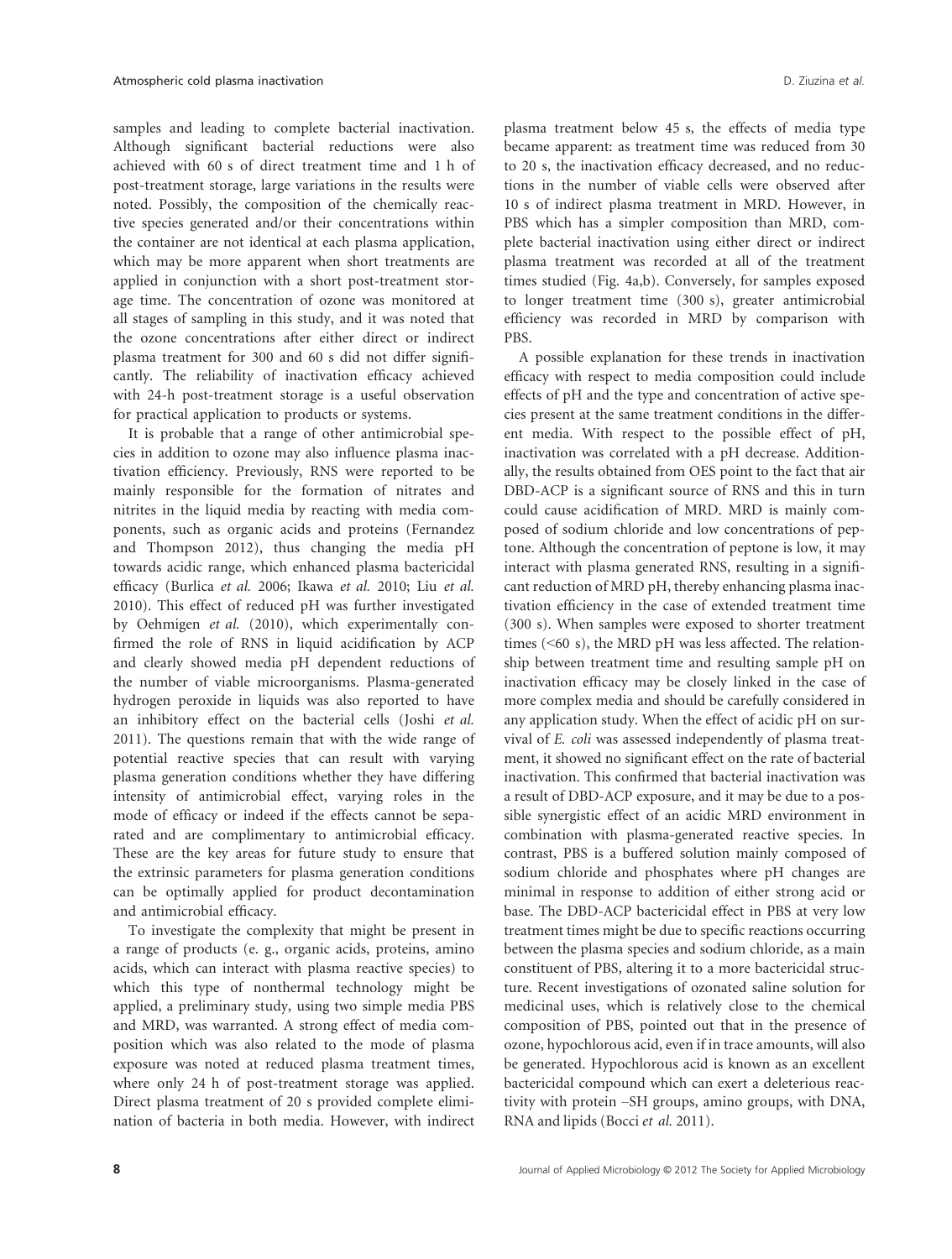To further our understanding of the inactivation mechanism, SEM analysis was performed on E. coli cells treated directly/indirectly for 30 s in MRD and subsequently stored for 24 h prior to SEM preparations. SEM images demonstrated that plasma-treated cell surface were altered or dehydrated as cells exhibited a shrunken morphology, but visually no cell lysis was observed. It was previously reported that ozone-treated E. coli cells remain intact and cell lysis is not the major mechanism of bacterial inactivation (Patil et al. 2011). The possible bactericidal action of plasma is more likely based on the diffusion of plasma-generated reactive species through the cell membrane into the cell where they react and possibly damage proteins and nucleic acids leading to cell death. However, further studies are needed to get clearer insights into mode of action of ACP, the effects of ACP generated species on cellular components, and the chemistry involved in liquids mediated by those species.

The inactivation efficiency of the DBD-ACP system used in this study was affected by the mode of exposure, treatment time, post-treatment storage time and media composition. There were also interactive effects between these parameters; however, 7 log reduction of E. coli population was recorded in the more complex media with direct plasma exposure for 20 s in conjunction with a post-treatment storage time of 24 h. In conclusion, despite the varying parameters that influenced plasma bactericidal activity, the novel in-package DBD-ACP technology showed an efficient inactivation of high concentrations of E. coli in liquids under both direct and indirect treatment modes.

#### Acknowledgements

The research leading to these results has received funding from the European Community′s Seventh Framework Program (FP7/2207-2013) under grant agreement number 285820. The authors wish to acknowledge Jack Connolly, National Centre for Plasma Science and Technology, for his assistance with the OES.

#### References

- Arjunan, K.P. and Clyne, A.M. (2011) Hydroxyl radical and hydrogen peroxide are primarily responsible for dielectric barrier discharge plasma induced angiogenesis. Plasma Process Polym 8, 1154–1164.
- Bárdos, L. and Barankova, H. (2010) Cold atmospheric plasma: sources, processes, and applications. Thin Solid Films 518, 6705–6713.
- Bocci, V., Zanardi, I. and Travagli, V. (2011) Oxygen/ozone as a medical gas mixture. A critical evaluation of the various methods clarifies positive and negative aspects. Med Gas Res 1, 6.
- Burlica, R., Kirkpatrick, M.J. and Locke, B.R. (2006) Formation of reactive species in gliding arc discharges with liquid water. *J Electrostat* 64, 35-43.
- Chiper, A.S., Chen, W., Mejlholm, O., Dalgaard, P. and Stamate, E. (2011) Atmospheric pressure plasma produced inside a closed package by dielectric barrier discharge in Ar/CO2 for bacterial inactivation of biological samples. Plasma Sources Sci Technol 20, 10.
- Chiang, M.H., Wu, J.Y., Li, Y.H., Wu, S., Chen, S.H. and Chang, C.L. (2010) Inactivation of E. coli and B. subtilis by a parallel-plate dielectric barrier discharge jet. Surf Coat Technol 204, 3729–3737.
- Conrads, H. and Schmidt, M. (2000) Plasma generation and plasma sources. Plasma Sources Sci Technol 9, 441–454.
- Cooper, M., Fridman, G., Fridman, A. and Joshi, S.G. (2010) Biological responses of Bacillus stratosphericus to floating electrode-dielectric barrier discharge plasma treatment. J Appl Microbiol 109, 2039–2048.
- Du, C.M., Wang, J., Zhang, L., Li, H.X., Liu, H. and Xiong, Y. (2012) The application of a non-thermal plasma generated by gas – liquid gliding arc discharge in sterilization. New J Phys 14, 013010. doi: 10.1088/1367-2630/14/1/013010.
- Ehlbeck, J., Schnabel, U., Polak, M., Winter, J., Woedtke, T., Brandenburg, R., Hagen, T. and Weltmann, K.D. (2011) Low temperature atmospheric pressure plasma sources for microbial decontamination. J Phys D: Appl Phys 44, 013002. doi: 10.1088/0022-3727/44/1/013002
- Eto, H., Ono, Y., Ogino, A. and Nagatsu, M. (2008) Low-temperature sterilisation of wrapped materials using flexible sheet-type dielectric barrier discharge. Appl Phys Lett 93, 221502. doi: 10.1063/1.3039808
- Fernandez, A. and Thompson, A. (2012) The inactivation of Salmonella by cold atmospheric plasma treatment. Food Res Int 45, 678–684.
- Fernandez, A., Shearer, N., Wilson, D.R. and Thompson, A. (2012) Effect of microbial loading on the efficiency of cold atmospheric gas plasma inactivation of Salmonella entericaserovar Typhimurium. Int J Food Microbiol 152, 175–180.
- Frohling, A., Baier, M., Ehlbeck, J., Knorr, D. and Schluter, O. (2012) Atmospheric pressure plasma treatment of Listeria innocua and Escherichia coli at polysaccharide surfaces: inactivation kinetics and flow cytometric characterisation. Innov Food Sci Emerg Technol 13, 142–150.
- Gallagher, M.J., Vaze, J.N., Gangoli, S., Vasilets, V.N., Gustol, A.F., Milovanova, T.N., Anandan, S., Murasko, D.M. et al. (2007) Rapid inactivation of airborne bacteria using atmospheric pressure dielectric barrier grating discharge. IEEE Trans Plasma Sci 35, 1501–1510.
- Green, A. K., Guzel-Seydim, Z. B. and Seydim, A. C. (2012) Chemical and physical properties of ozone. In Ozone in Food Processing ed. O'Donnel, C., Tiwary, B. K., Cullen, P. J. and Rice, R. G. pp. 26–28. UK: Blackwell Publishing Ltd.
- Ikawa, S., Kitano, K. and Hamaguchi, S. (2010) Effect of pH on bacterial inactivation in aqueous solutions due to